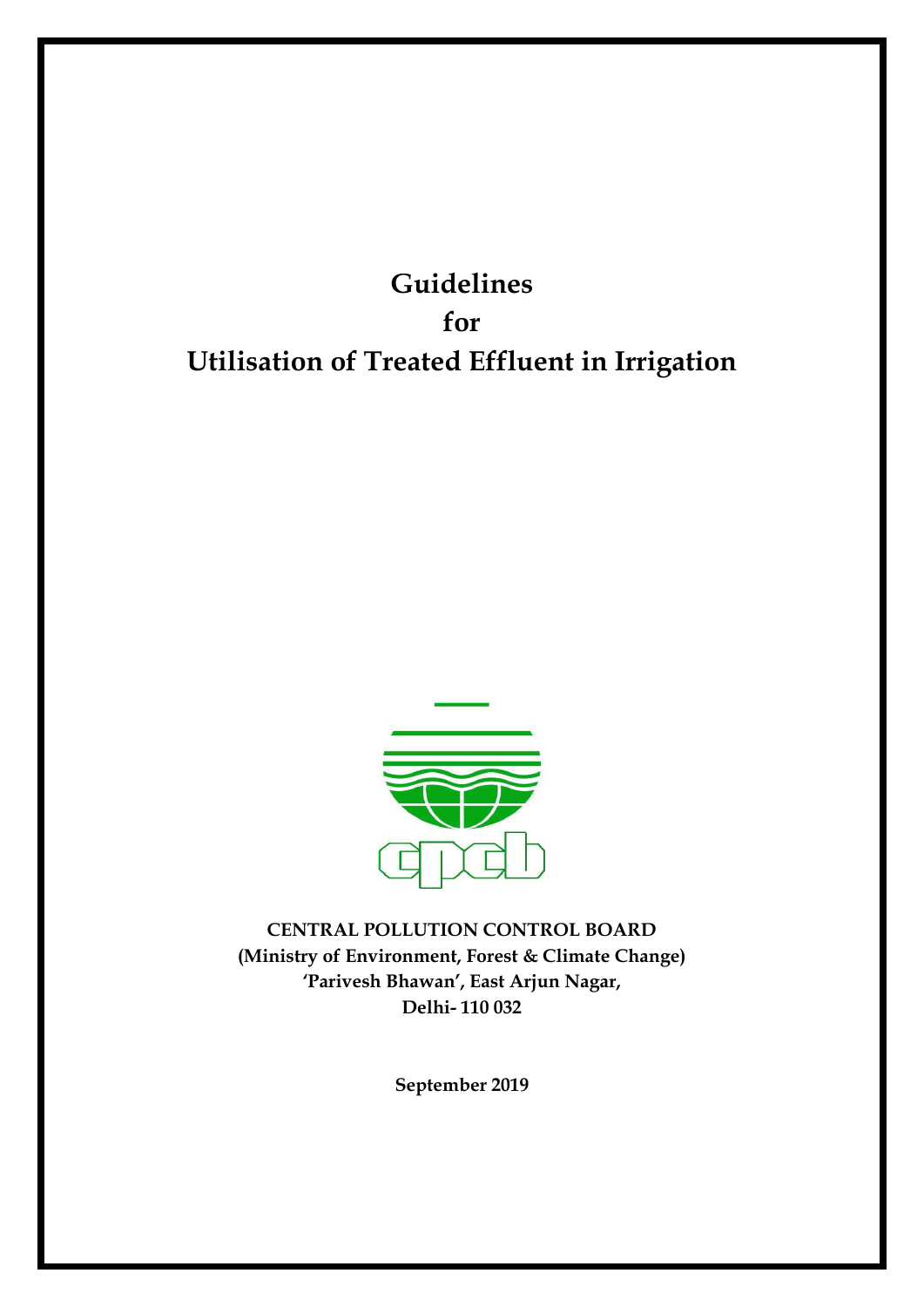## **Guidelines for Utilisation of Treated Effluent in Irrigation**

## **1.0 Background**

The Hon'ble National Green Tribunal (NGT), Principal Bench, New Delhi, vide order dated 24.05.2019 in the matter of O.A. No. 348/2017, Shailesh Singh Vs Al-Dua Food Processing Pvt. Ltd., issued the following directions to CPCB:

"..*We may add that no industry can be permitted to dispose treated effluents on land for irrigation, plantation or horticulture/gardening by prescribing standards applicable without assessment of adequate availability of land and impacts of such disposal on agricultural / crops /plants and the recipient ground water. Impact of precipitation levels also needs consideration while granting such approvals. ZLD needs to be considered with respect to use of effluents in the industrial processes not in terms of its disposal on land or farm. Therefore, the CPCB needs to look into this aspect with the help of experts and issue appropriate guidelines in this regard. This aspect may also be covered in the report to be submitted in the present case..."*

CPCB, constituted an Expert Group, comprising of members from Indian Institute of Technology (IIT), Delhi, National Environmental Engineering Research Institute (NEERI), Delhi and Central Pollution Control Board (CPCB), Delhi, to lay down guidelines as directed by the Hon'ble NGT. The Expert Group in its two meetings held on 7.8.2019 and 23.09.2019, discussed the issues thoroughly and finalised the **"Guidelines for Utilisation of Treated Effluent in Irrigation"** as given in the following paragraphs/sections.

## **2.0 Introduction**

Zero Liquid Discharge (ZLD) implies that the industries are not discharging any effluent, either on the land or in the water body or at any other place i.e. recycling the same in the process entirely without releasing any effluent.

ZLD accomplishment may need physical & chemical treatment, followed by biological system to remove organic load. The treated effluents can be then subjected for concentration and evaporation. The concentration method quite often involves the adoption of Reverse Osmosis (RO) and Nano Filtration (NF) methods. The evaporation methods involve drying/evaporation of effluent in multi effect evaporators (MEE).

Adopting ZLD practices may not be feasible in many cases in view of technoeconomical reasons. However, the industries should still to be encouraged for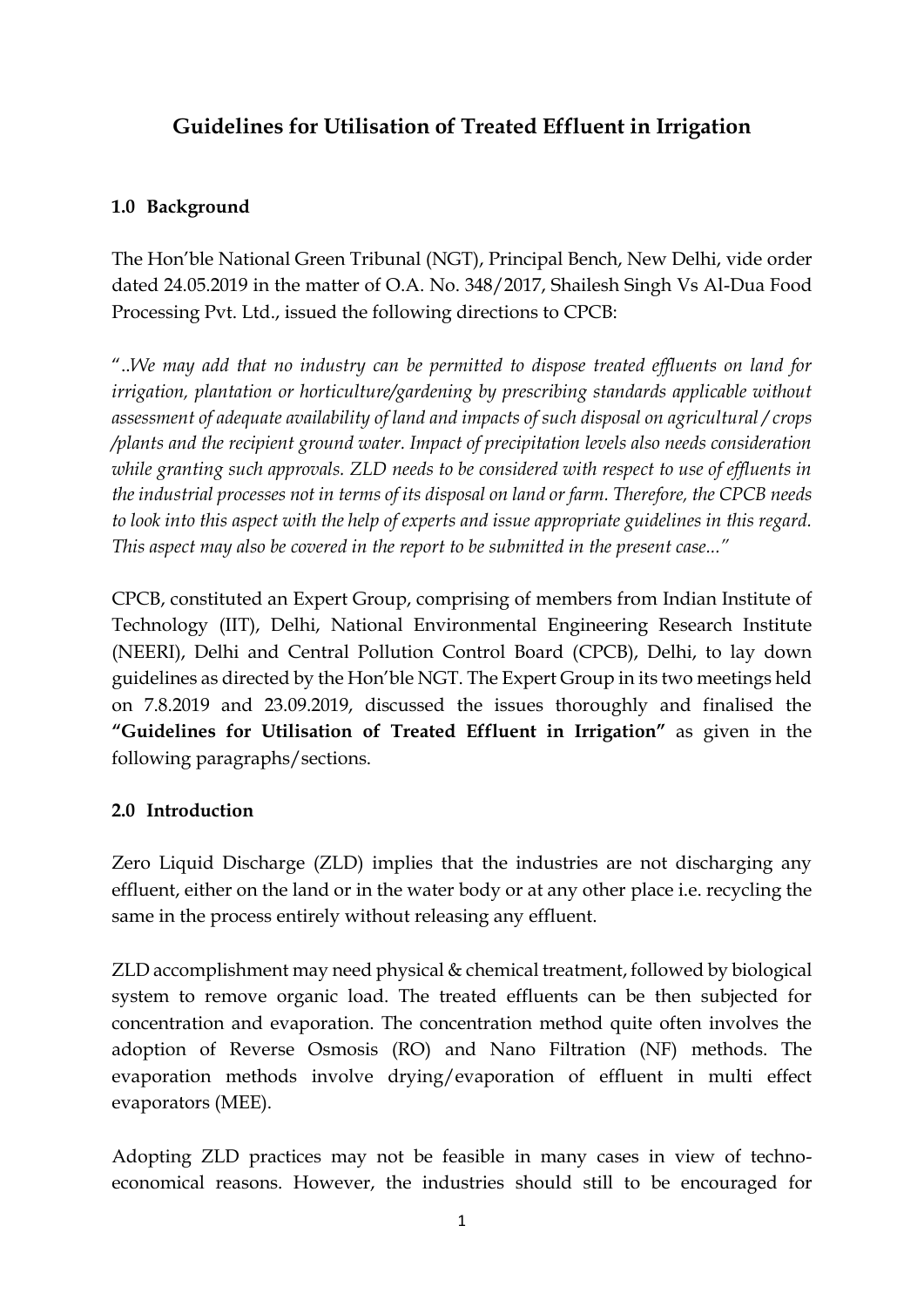recycling and reuse of waste water as far as practicable in order to minimize the fresh water consumption and discharge of waste water into the environment. The treated waste water of an industry may also be utilised for irrigation. This type of utilisation/application is considered an efficient approach for managing/conserving water resources, compensating water shortages caused by seasonality or the irregular availability of water sources for irrigation throughout the year.

The possible risks of wastewater usage in agriculture may range from changes to physico-chemical and micro-biological properties of soils to impact on human health. In unfavorable economic conditions, the search for alternative irrigation sources, such as the use of untreated or inadequately treated wastewater may result in risk factors. Thus, it is necessary to ensure the beneficial aspects of this practice before application of treated wastewater in irrigation.

## **3.0 Guidelines for Utilisation of Effluent in Irrigation**

- (i) The industry should engage an agricultural scientist or tie-up with an agricultural university or institute for advice on the utilization or the rate of application of the effluent for irrigation considering the agro-climatic conditions.
- (ii) As seasons and the sowing periods of the crops put restrictions on the utilisation of effluent for irrigation, the industry should prepare a comprehensive Irrigation Management Plan (IMP), which should include the following, in consultation with the agricultural scientist or agriculture university/institute and submit to SPCBs/PCCs which should verify the same while issuing Consent to the industry:
	- a. Areas to be covered under irrigation.
	- b. Survey/plot (khasra) numbers of land and their area covered in the scheme.
	- c. Written agreement with the farmers to bring their land under the scheme.
	- d. The quantity of effluent to be used in different periods of the year and cropwise.
	- e. The treated effluent distribution system and arrangement for low/no demand period.
	- f. Agronomic plan for effective utilisation of land.
- iii. The treated effluent should meet the norms prescribed for irrigation under Environment (Protection) Rules, 1986/Consent. The effluent should also conform to Total Dissolved Solid (TDS)- 2100 mg/l and Sodium Adsorption Ratio (SAR)- preferably less than 18 but not more than 26, depending on soil/crop type, besides meeting any other parameters suggested by agricultural scientist or agricultural university/institute in the IMP.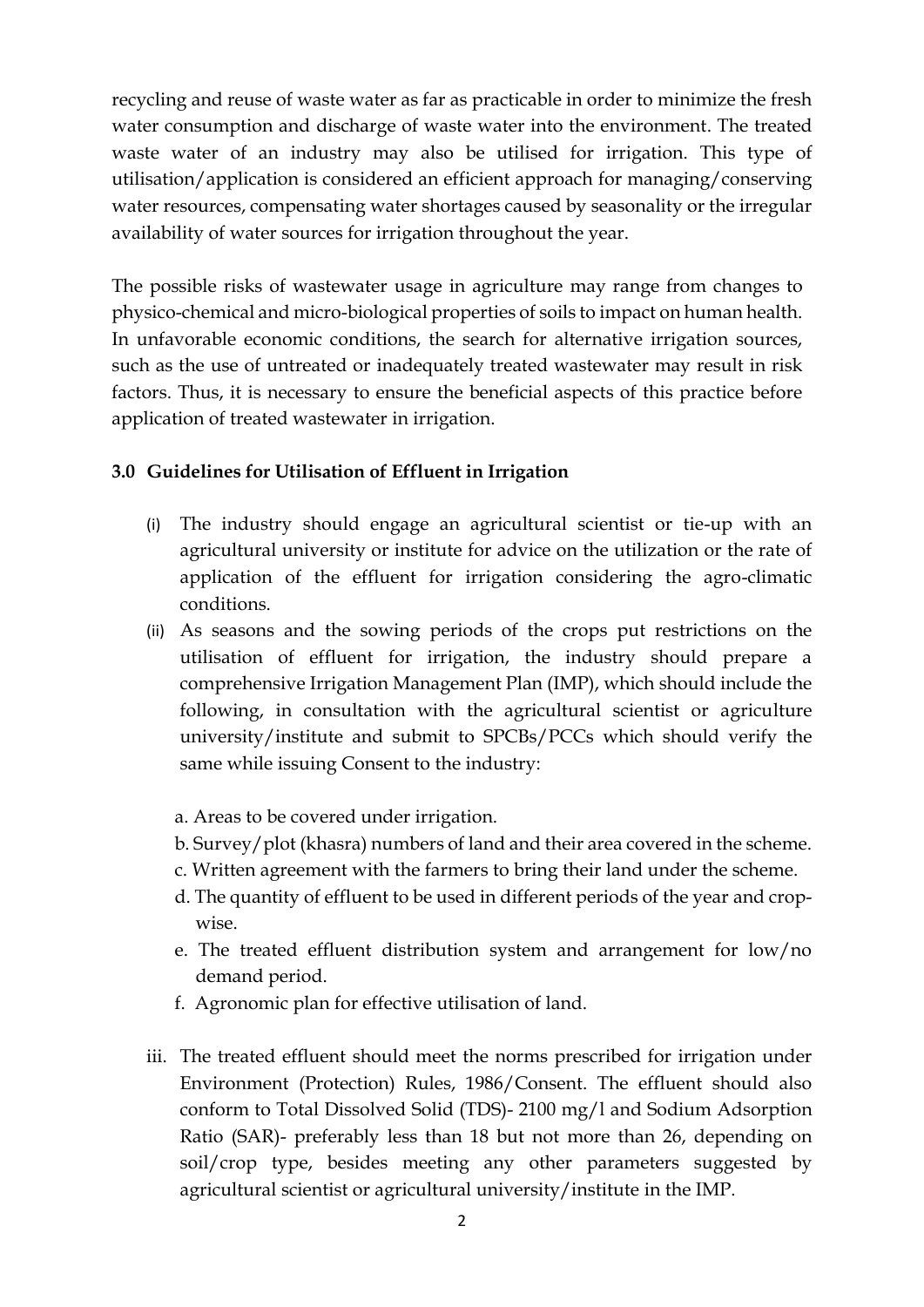- iv. Meeting the prescribed norms shall not be the only criteria for use of treated waste water in irrigation, the requirement of water for irrigation will also be a limiting condition and this depends upon various factors, as follow:
	- a. **Crop:** This is the main subject determining the water requirement, such as, paddy crops (in general) need more water than trees.
	- b. **Climate:** In tropical and subtropical climate especially in arid regions, irrigation frequency is higher. However, in slightly moist conditions the frequency decreases.
	- c. **Irrigation type:** There are various irrigation types, namely, flood irrigation, sprinkler, rain gun, drip irrigation, etc., which influences the water requirement for irrigation.
	- d. **Soil condition:** The various soil types, such as loam, clay, sandy, clay loam, sandy loam etc., determine the crop types and also alters the irrigation system thus determining the water requirement.
	- e. **Soil permeability:** The soil permeability, which is also known as water conductivity of the soil, determines the water retention capacity. This determines the cultivable crops, which in turn determines the water requirement for irrigation.
	- f. **Total Salt Concentration:** Total salt concentration (for all practical purposes, the total dissolved solids) is one of the most important agricultural water quality parameters. The plant growth, crop yield and quality of produce are affected by the total dissolved salts in the irrigation water.
- v. The command area for effluent utilisation should be as near as feasible to the industry in order to facilitate easy monitoring and effective control. The industry should construct a distribution network of impervious conduits to cover the irrigated area.
- vi. The industry should construct impervious lined storage tank of minimum 15 days capacity for storage of treated effluent during low/no demand, based on the Irrigation Management Plan.
- vii. The treated effluent should be analysed regularly, say after every 15 days. The effluent samples should be taken at the point from where the effluent is discharged for irrigation.
- viii.The physico-chemical characteristics of the soil under irrigation with treated effluent, should be monitored twice in a year to assess conditions in summer and post monsoon seasons, in order to determine the deterioration of soil quality.